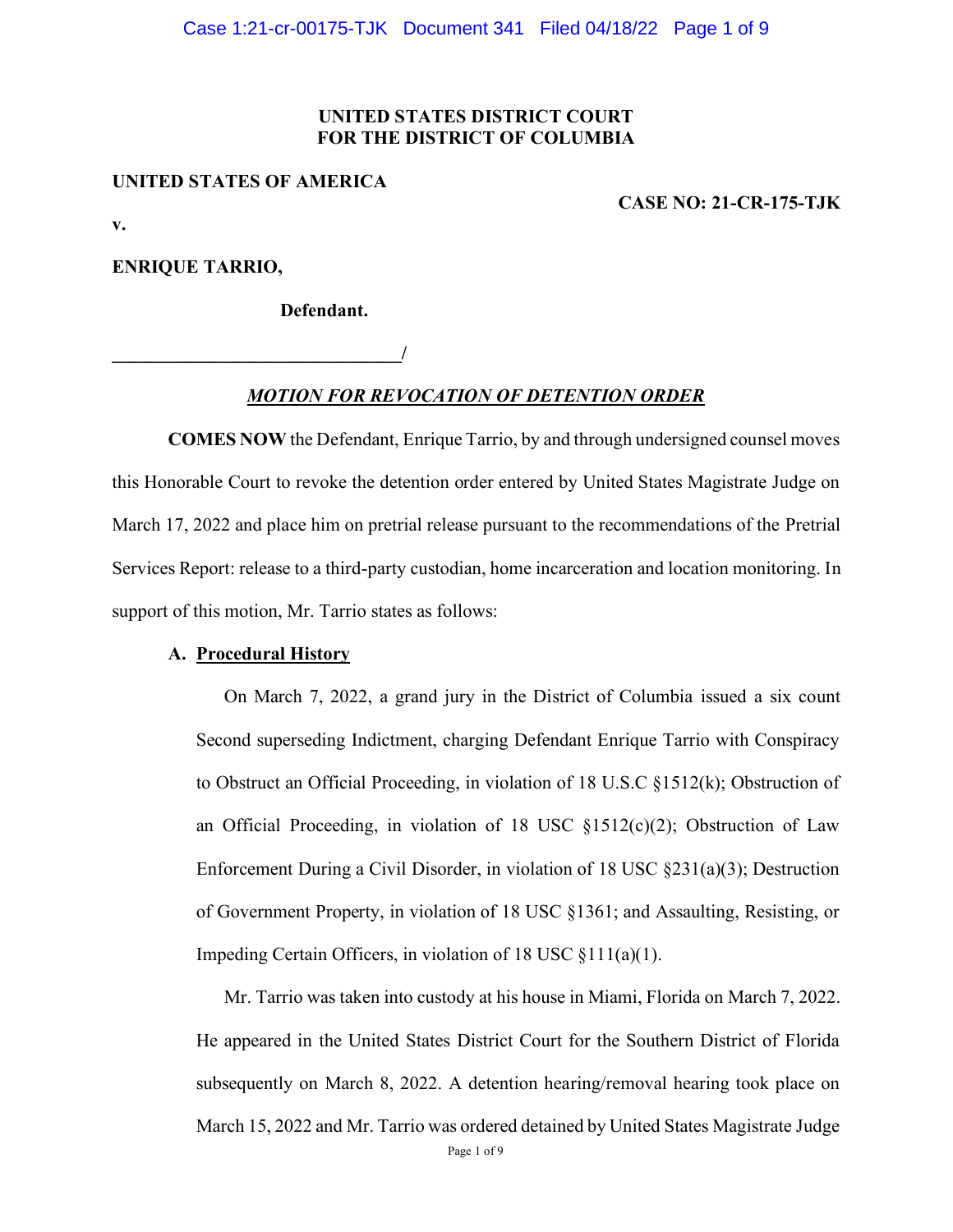Lauren Louis. Mr. Tarrio did not contest the removal hearing to the District of Columbia.

#### **B. Applicable Law**

This Court must review the Magistrate Judge's detention order promptly and under a *de novo* standard of review.

In this case, the presumption of detention applies to 18 USC 3142(e). At the detention hearing, Magistrate Judge Louis found that Mr. Tariro was not a risk of flight due to his ties to the community in South Florida and the fact that many members of his family were present in the Court, the bond requested and the willingness of those family members to be executors on the considerable bond requested by Mr. Tarrio and the showing he has always appeared for matters when requested in the past. [D. E. 14, *United States v. Tarrio,* 1:22-MJ-2369-AOR-1, pg. 5, ¶11]. However, Magistrate Judge Louis decided that there were no conditions that would reasonably assure the safety of the community as required by statute. 18 USC §3142 (e). This finding was predicated on 2 findings by the Court: (1) the alleged acts occurred while he was on bond for another offense, and (2) his apparent attempt to conceal or destroy his and other's communications relating to their plans for January 6, 2021.

18 USC 3142 (g) sets the factors that the Court must consider in determining whether there are conditions of release which will reasonably assure the appearance of the person as required and the safety of any other person and the community.

#### **C. Mr. Tarrios's Personal History and Background**

During the presentation of Mr. Tarrio's Detention Hearing and his Pretrial Services Report, it was noted that Mr. Tarrio has lived in South Florida all of his life, has significant family ties to the area, and had a multitude of family members present in the Detention hearing willing to execute a signature bond of over \$1 million dollars,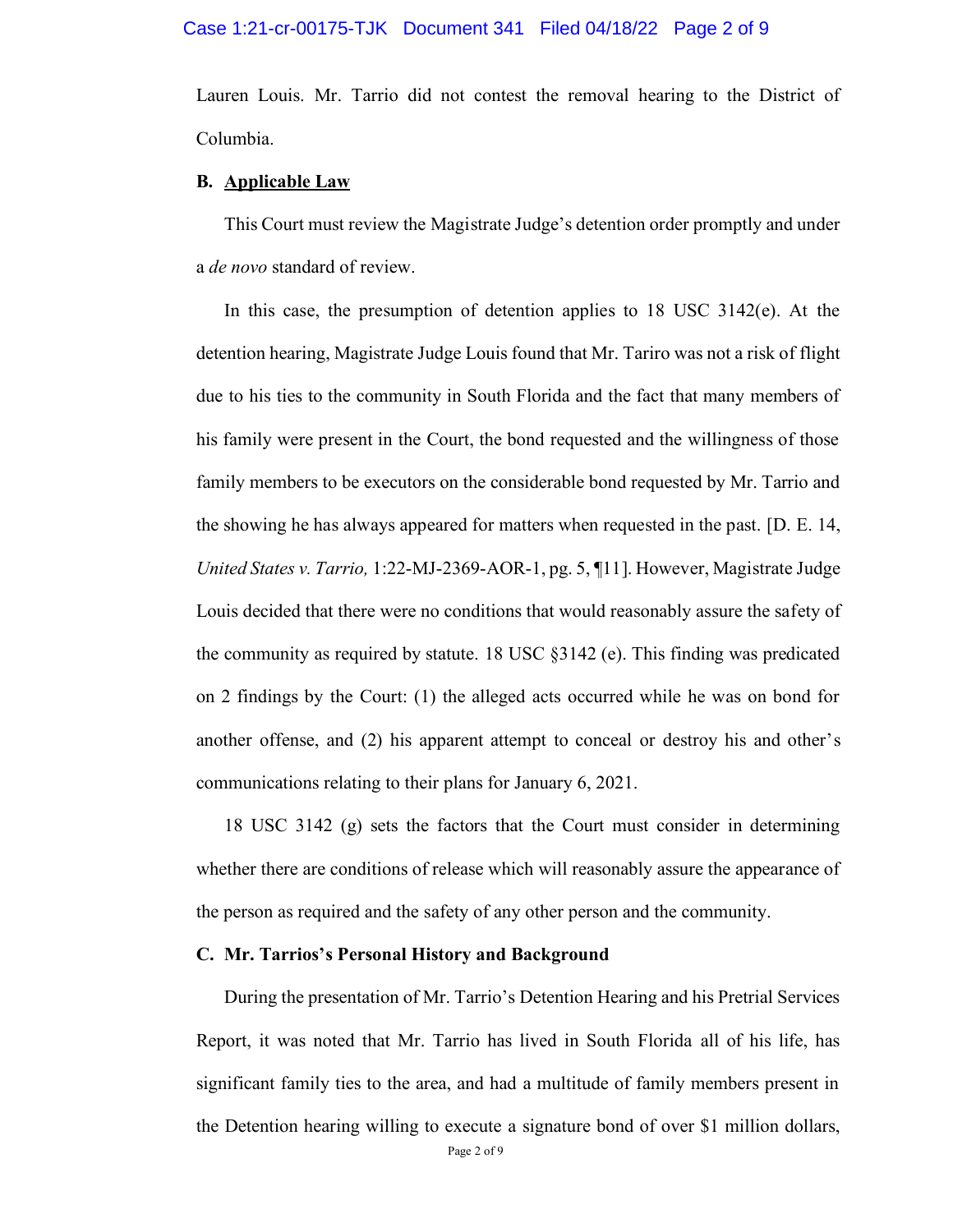#### Case 1:21-cr-00175-TJK Document 341 Filed 04/18/22 Page 3 of 9

some even willing to place their home as collateral. Mr. Tarrio's criminal history consists of three separate arrests all of which he satisfactorily complied with his obligations including a federal case to which he was sentenced to thirty (30) months of custody with the Bureau of Prisons and complied with not only his sentence but also with probation. It should be noted that Mr. Tarrio self-surrendered without any violation of his Pretrial Release conditions. Mr Tarrio has maintained a positive employment history.

After the events of January 6, 2021, Mr. Tarrio took no steps to evade law enforcement. Of note, Mr. Tarrio had a pending matter in the District Court of Columbia for an incident that arose on December 17, 2020 to which he complied with all the obligations of the Court and did not fail to appear. Additionally, he was sentenced to a period of incarceration on that case and he complied with both the selfsurrender and the incarceration. Mr. Tarrio did not protest his case and did not cause any public disturbance as it relates to that matter.

Since the January 6 events, Mr. Tarrio has stated that he believes the individuals were committing a law violation of some sort or another*. See Proud Boys Leader*…, CNN (Feb 25, 2021), *available at* [https://www.cnn.com/2021/02/25/politics/capitol](https://www.cnn.com/2021/02/25/politics/capitol-riot-proud-boys-enrique-tarrio-sub/index.html)[riot-proud-boys-enrique-tarrio-sub/index.html.](https://www.cnn.com/2021/02/25/politics/capitol-riot-proud-boys-enrique-tarrio-sub/index.html) During that interview, Mr. Tarrio stated he did not agree with the entry into the United States Capitol.

Mr. Tarrio was easily located by law enforcement on the date of his arrest on this case at his home and complied with law enforcement.

#### **D. Argument**

During the events of January 6, there is no evidence that Mr Tarrio was even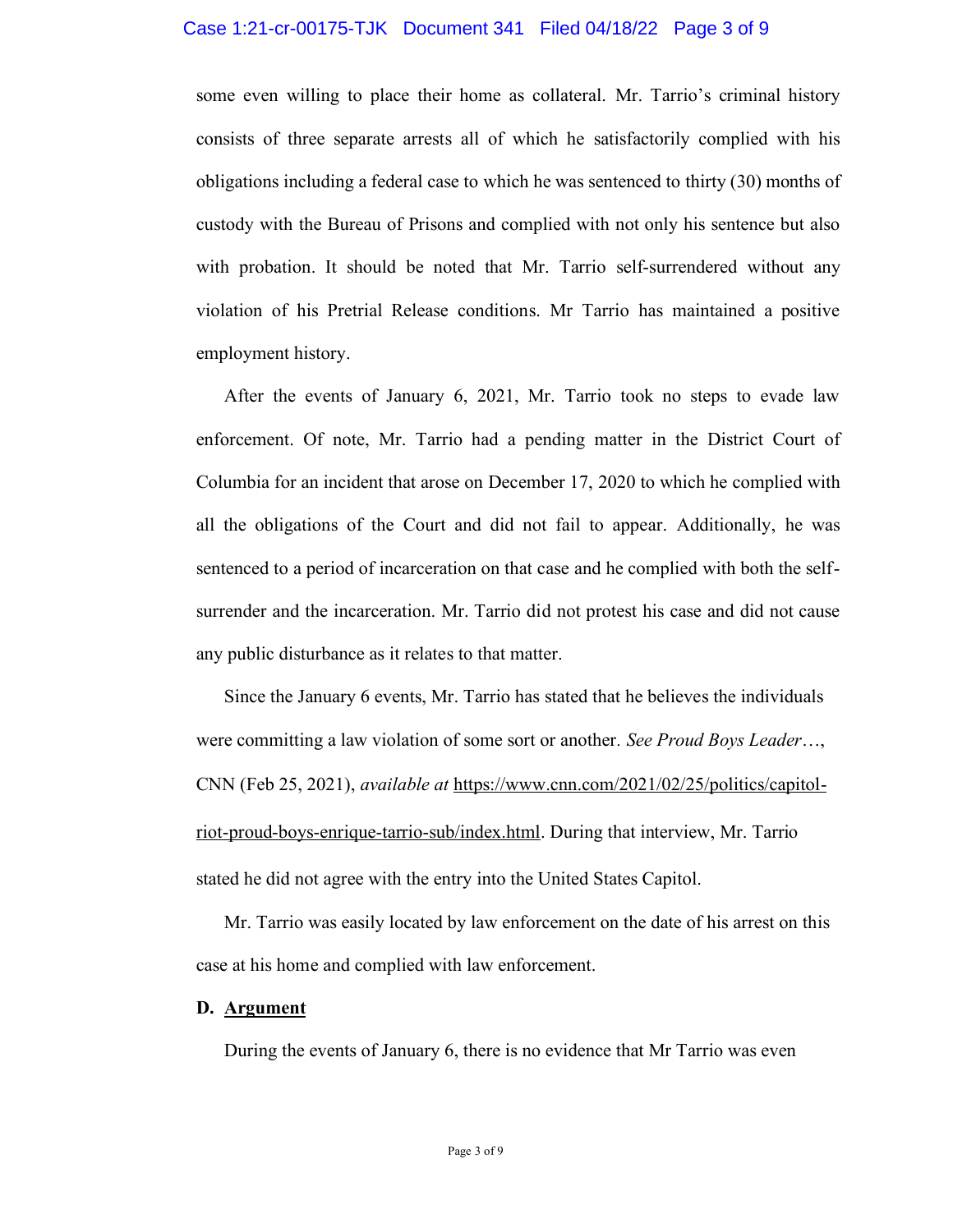#### Case 1:21-cr-00175-TJK Document 341 Filed 04/18/22 Page 4 of 9

remotely close to the US Capitol as he was ordered to stay away from the District of Columbia by the state courts. He did not assault or harass anyone. He did not commit any acts of violence. He did not enter the US Capitol. Mr. Tarrio's only actions related to January 6 are statements that could have been interpreted to have come from him subsequent to the entry into the Capitol. These words were expressed by many related to the entry of the Captiol. However, Mr. Tarrio, in no way, instructed nor encouraged anyone to go into the Capitol or to act in a violent or destructive manner, as evidenced by his own statements in a CNN interview which the government used in their proffer for Pretrial Detention.

#### **1. Nature and Circumstances of the Offense**

Magistrate Judge Louis considered several factors in evaluating the nature and circumstances of the offense:

#### **a. Creation of Ministry of Self-Defense ("MOSD")**

While it is true that Mr Tarrio did create MOSD, a review subsequent to the hearing shows the true purpose of MOSD. MOSD was exclusively created so that what transpired on December 12, 2020 where various members were stabbed by left-wing group of protestors would never occur. Mr. Tarrio, along with the other members, wanted to ensure that the members of the organization would not become disruptive nor cause problems. The comments attributable to traveling to DC to attend the rally, subsequent to the initial meeting in other social media sites, mention no type of planned violence at the US Capitol or anywhere else for that matter.

#### **b. Failing to abide Court Order on January 5, 2021**

Page 4 of 9 While it is true that Mr. Tarrio went to the Phoenix Hotel subsequent to his release from custody and met with various individuals, a review subsequent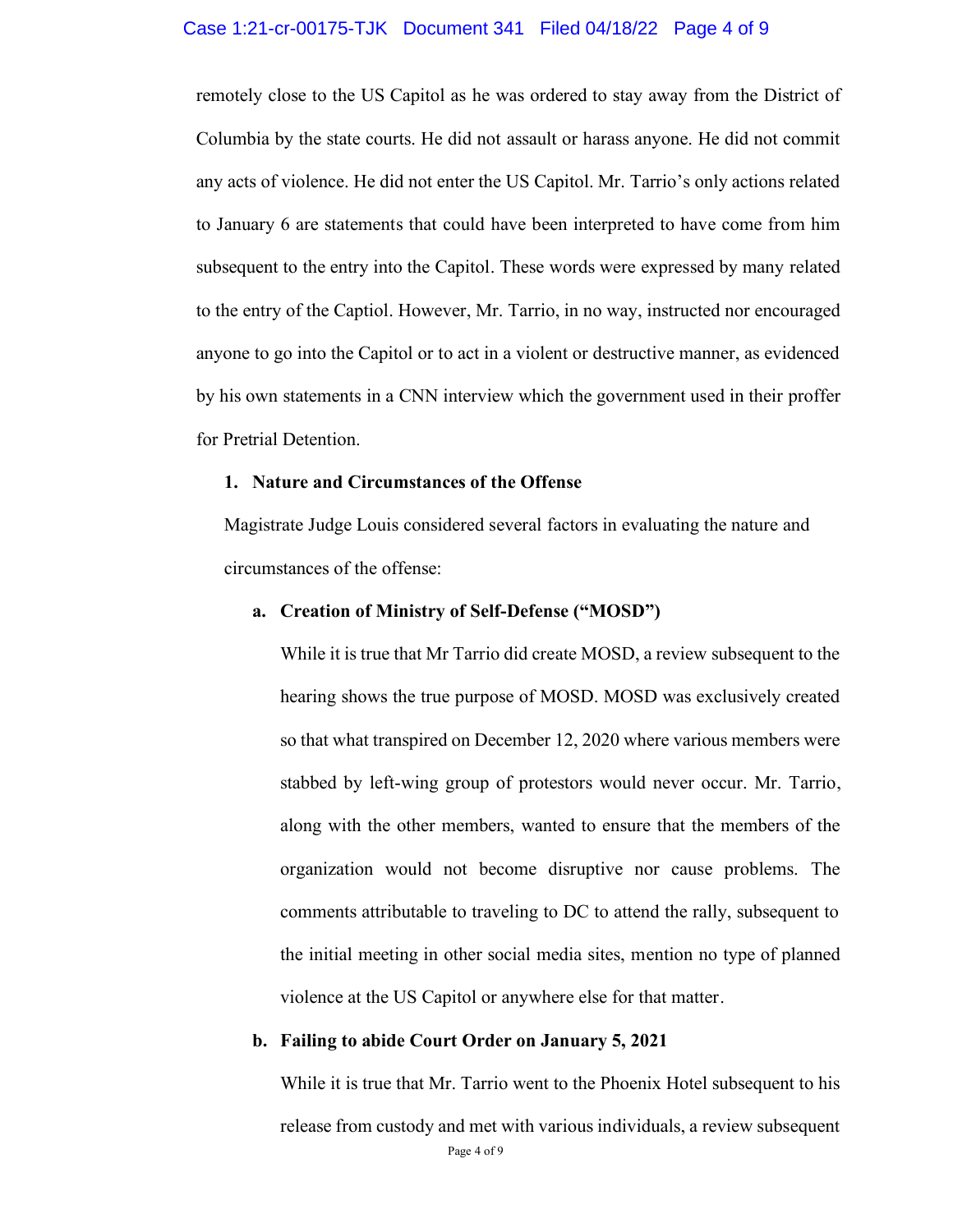#### Case 1:21-cr-00175-TJK Document 341 Filed 04/18/22 Page 5 of 9

to the hearing shows that the video produced is predominantly in audible. The documentary film crew that was recording Mr. Tarrio had their belongings in the Phoenix Hotel. The fact that Mr Tarrio met with other individuals is secondary to why he was there. The fact that the video is inaudible shows the speculation that the government extends in trying to justify the purpose of the garage meeting. Mr. Tarrio as evidenced by the documents shown thus far to the Defense does not illustrate any willful violation of the Court Order by Mr. Tarrio. Additionally, any comments made subsequent to the entry of the US Capitol show no bearing as to him planning, organizing, or advising any one to go storm the US Capitol.

#### **c. Destruction or Attempt to Conceal his and Other's Communications**

The fact that someone wanted to delete their messages does nothing if the messages do not portray any illegal act. In so far as the evidence produced by the Government, there is no showing that anything Mr. Tarrio had on his communications show any illegal conduct or any indication that he encouraged, planned, or organized anyone to enter the US Capitol. Therefore, there is no showing that Mr. Tarrio intended to delete anything from his phone that is illegal.

#### **2. Weight of the Evidence**

While there is no dispute that the Government has provided extensive discovery from videos to social media chats, it does not support their theory that Mr. Tarrio was part of a conspiracy to commit acts of violence on January 6 and to interfere with Congress's certification of the election. It is quite the contrary. Mr. Tarrio at no point expressed any desire to enter the US Capitol prior to January 6.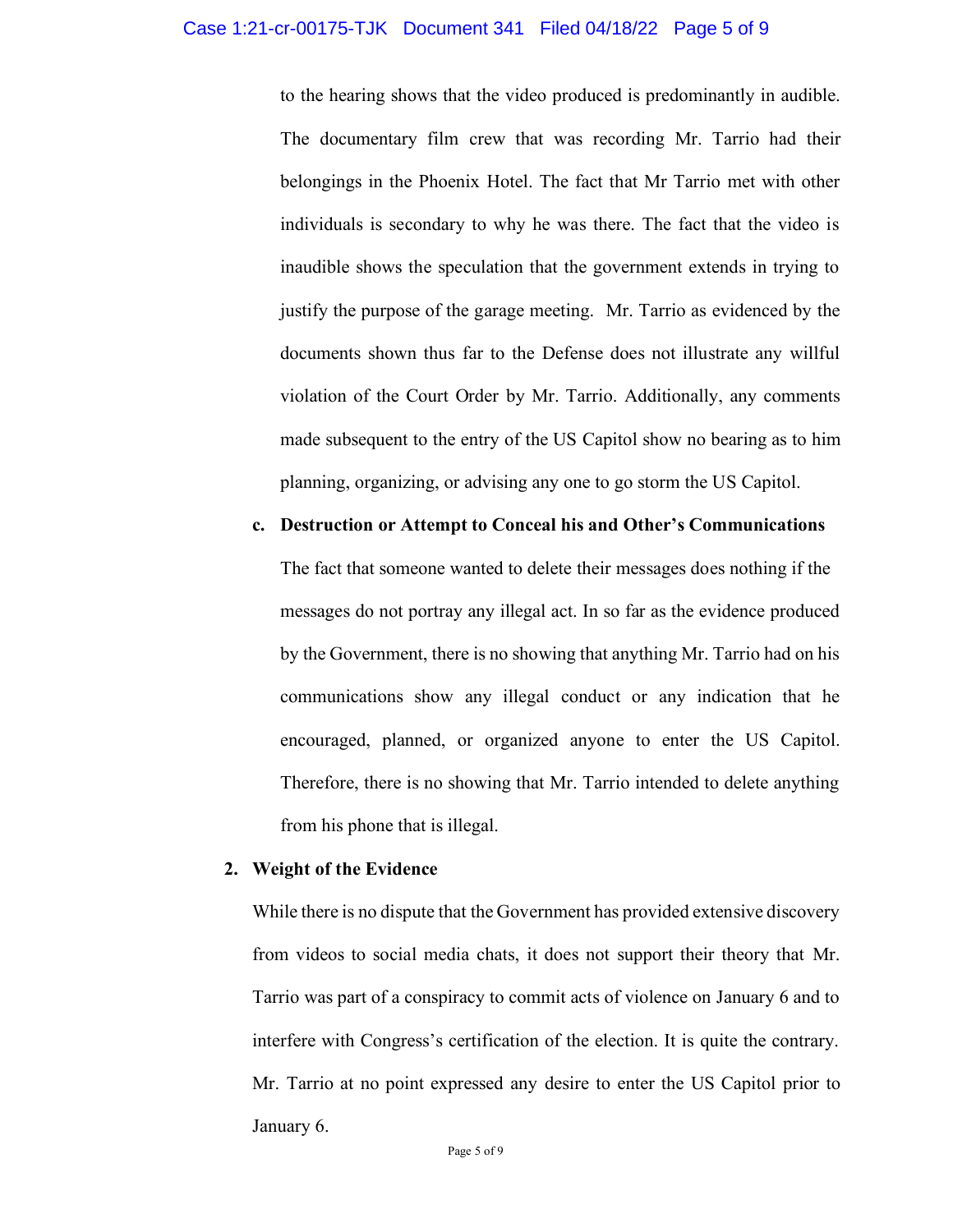#### **3. History and Characteristics**

The arguments laid out in the Detention Hearing by the Undersigned truly characterizes Mr. Tarrio. To summarize, Mr. Tarrio has strong ties to the community by both friends and family. He is gainfully employed. He has always been cooperative with the Courts and although he has been arrested on three separate occasions, he has fully complied with his obligations. He has great respect for law enforcement.

#### **4. Seriousness of any Danger to any person or the Community**

# **a. Mr. Tarrio does not present any identifiable and articulable threat to safety of the community**

In discussing this factor, Magistrate Judge Louis predicated her finding on the fact that Mr. Tarrio was violating his condition of bond, which the Undersigned argues he did not as evidenced by the record, and "his apparent attempt to conceal or destroy his and other's communications relating to their plans for January  $6<sup>th</sup>$ , thereby substantiating the governments motion predicated on the risk that [Mr. Tarrio] would obstruct injustice." [D.E 14] *United States v. Enrique Tarrio*, 1:22-MJ-2369-AOR; pg.5 ¶11. There is no showing that Mr. Tarrio subsequently congregated any group of individuals subsequent to January 6, 2021 and did not partake in other organized protest.

# **b. There are conditions or any combination of conditions that will**  reasonably assure Mr. Tarrio's presence in court and/or the safety of **any other person in the community**

Page 6 of 9 There are factors which that can be considered which should outweigh against detaining Mr. Tarrio. Mr. Tarrio has fully complied with the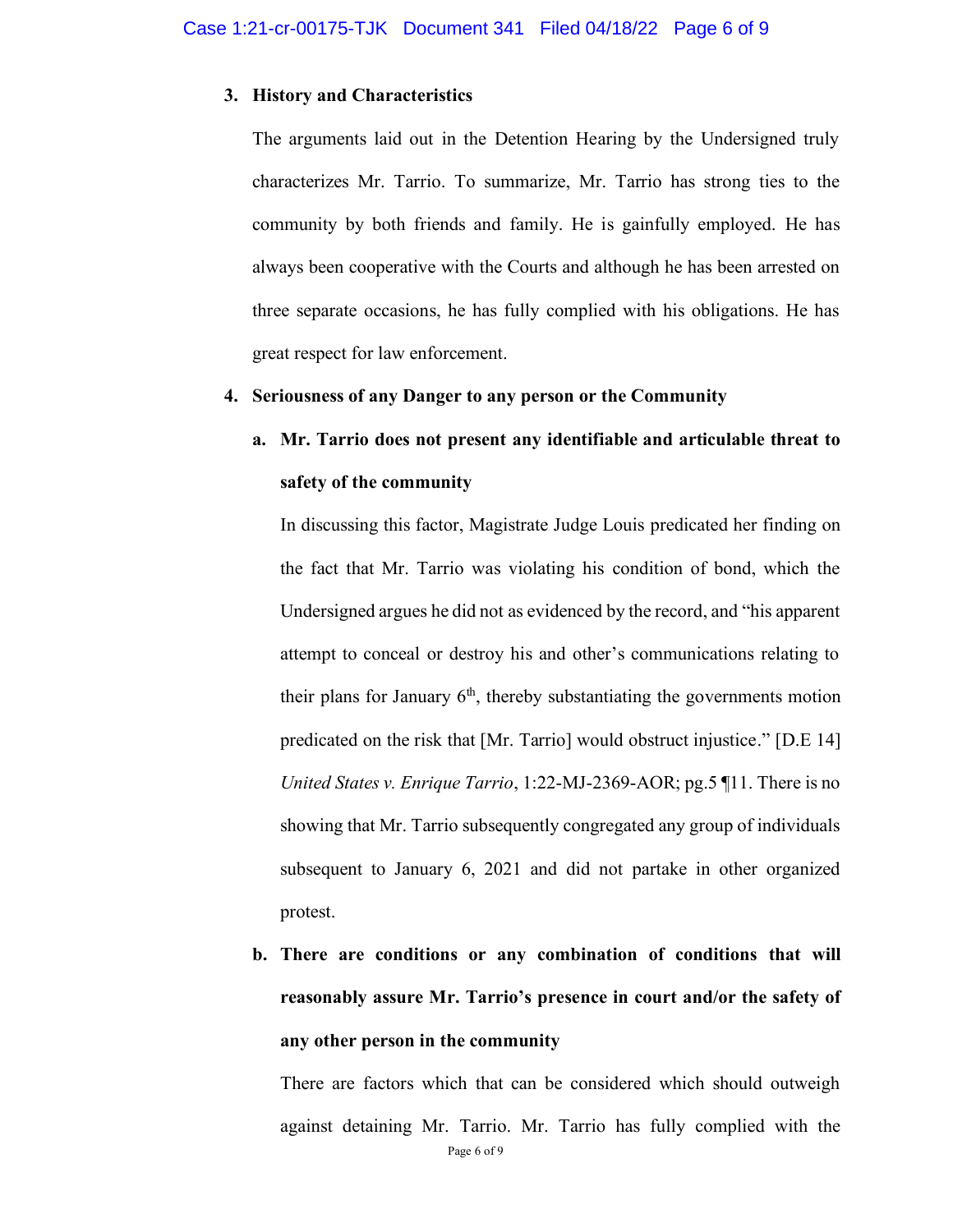Government in previous occasions. Mr. Tarrio has never violated his conditions of his bond on prior occasions. Mr. Tarrio has significant ties to community and those individuals which Magistrate Judge Louis considered were present in court are willing to pledge themselves as surety on Mr. Tarrio's bond including property in excess of one-million (\$1,000,000.00) dollars. *The pretrial services report complied by Pretrial Services agreed that a personal surety bond was sufficient to reasonably assure the Court of Mr Tarrio's presence.*

The recommendations by Undersigned and Mr. Tarrio include home confinement under twenty-four (24) lockdown with travel restricted to District of Columbia for court hearings, GPS monitoring, and restricted to from using social media. Additionally, Mr. Tarrio would agree not to use any computer, tablet, smart phone, or any device that could allow internet access.

Additionally, it should be noted that Counsel is in South Florida. By the court permitting him to remain on home confinement in South Florida, it would enable better attorney-client communication. For the better part of three (3) weeks, Undersigned has communicated with the Government the inability to adequately communicate with Mr. Tarrio. Every time Undersigned has attempted set up a non-monitored call with Mr. Tarrio, Mr Tarrio has been relocated on a multitude of occasions. This has included in Miami, Tallahassee, Atlanta, Oklahoma, NNDJ, and his last location as of April 15, 2022.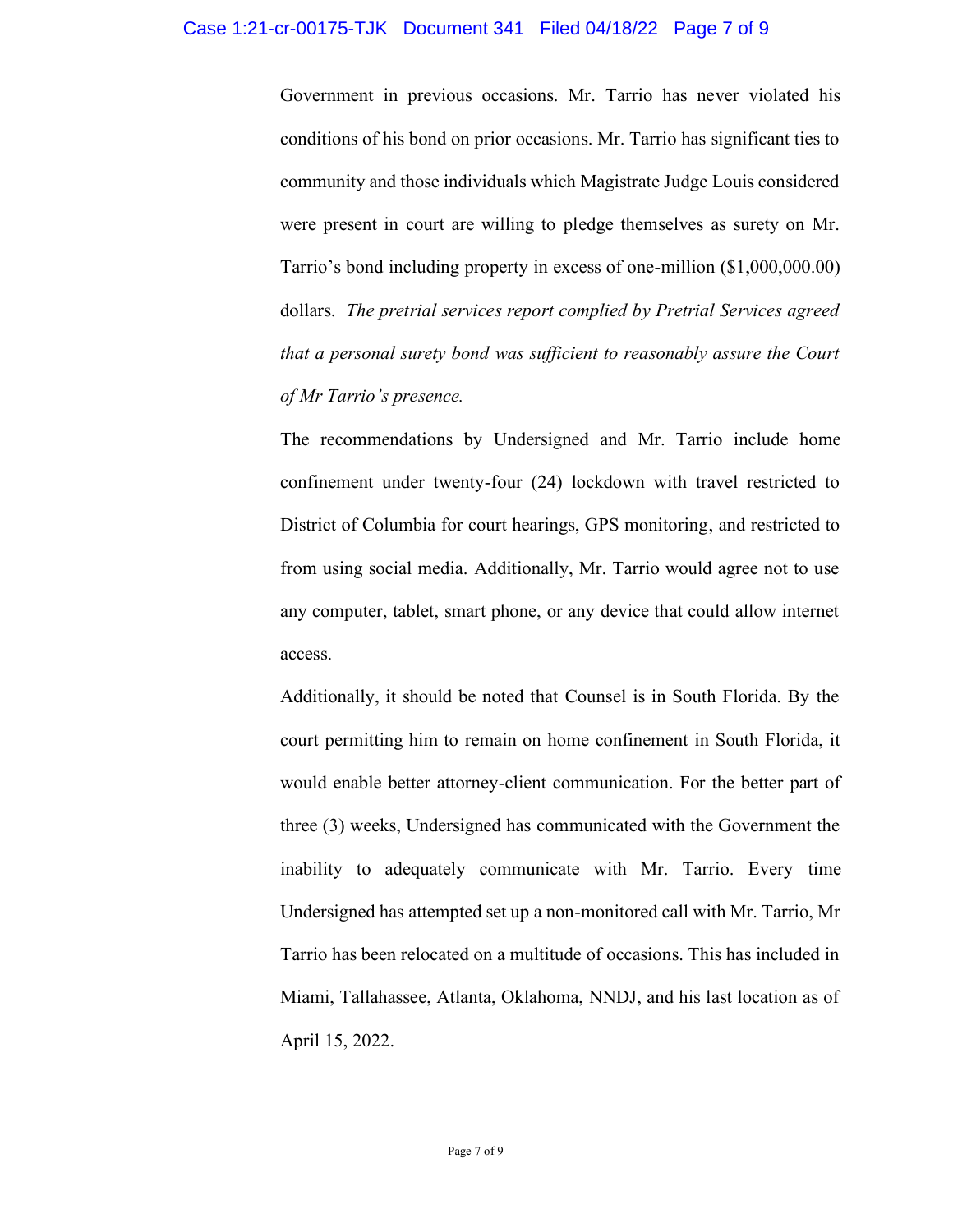## **E. CONCLUSION**

For the foregoing reasons, Mr. Tarrio respectfully requests that Mr Tarrio be placed on pretrial release with conditions of home incarceration and GPS monitoring. Mr. Tarrio agrees to abide by any and all conditions imposed by this Honorable Court.

**Respectfully submitted,** 

*/s/ Nayib Hassan* 

**Nayib Hassan, Esq., Fla Bar No. 20949 Attorney for Defendant LAW OFFICES OF NAYIB HASSAN, P.A. 6175 NW 153 St., Suite 221 Miami Lakes, Florida 33014 Tel. No.: 305.403.7323 Fax No.: 305.403.1522**

**\_\_\_\_\_\_\_\_\_\_\_\_\_\_\_\_\_\_\_\_\_\_\_\_\_\_\_\_\_**